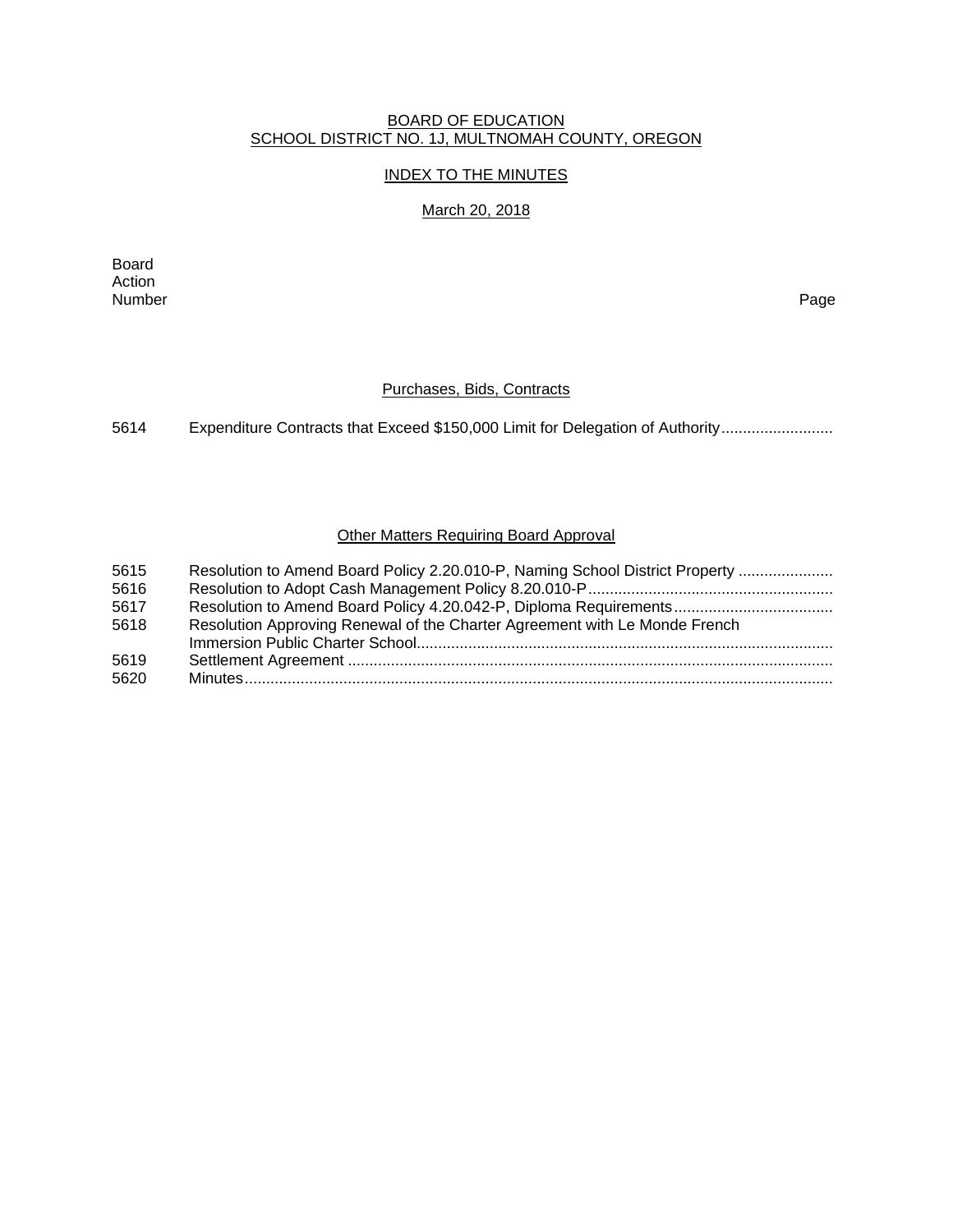March 20, 2018

## Purchases, Bids, Contracts

The Superintendent RECOMMENDED adoption of the following item:

## Number 5614

Director Esparza Brown moved and Director Rosen seconded the motion to adopt the above-numbered item. The motion was put to a voice vote and passed unanimously (6-yes, 0-no), with Director Bailey and Student Representative Tran absent.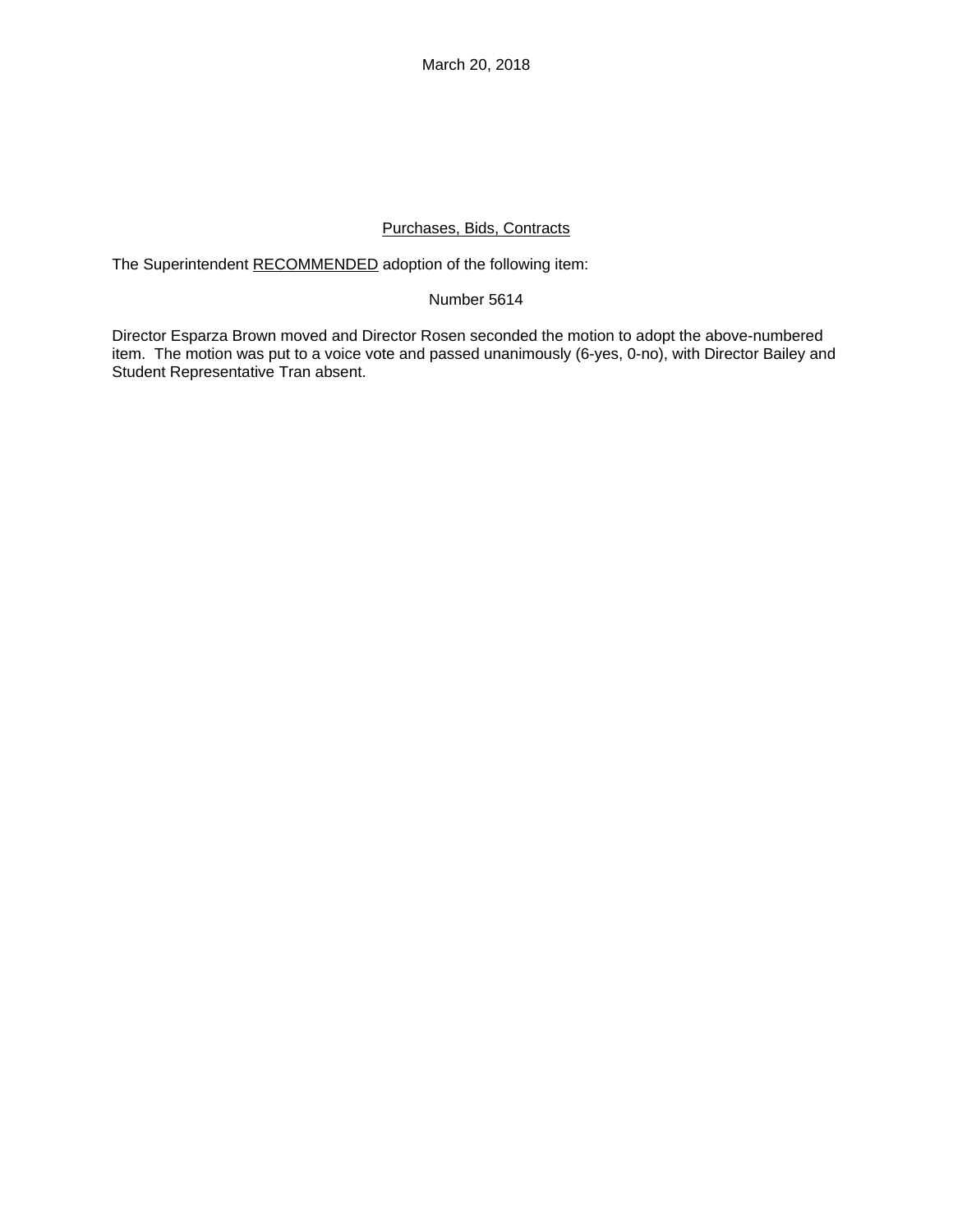## **RESOLUTION No. 5614**

#### Expenditure Contracts that Exceed \$150,000 for Delegation of Authority

## **RECITAL**

Portland Public Schools ("District") Public Contracting Rules PPS-45-0200 ("Authority to Approve District Contracts; Delegation of Authority to Superintendent") requires the Board of Education ("Board") enter into contracts and approve payment for products, materials, supplies, capital outlay, equipment, and services whenever the total amount exceeds \$150,000 per contract, excepting settlement or real property agreements. Contracts meeting this criterion are listed below.

## **RESOLUTION**

The Superintendent recommends that the Board approve these contracts. The Board accepts this recommendation and by this resolution authorizes the Deputy Clerk to enter into the following agreements.

| Contractor                  | Contract<br><b>Term</b>                                                                                                         | <b>Contract Type</b>                        | <b>Description of Services</b>                                                    | Contract<br>Amount                                    | Responsible<br>Administrator,<br><b>Funding Source</b> |
|-----------------------------|---------------------------------------------------------------------------------------------------------------------------------|---------------------------------------------|-----------------------------------------------------------------------------------|-------------------------------------------------------|--------------------------------------------------------|
| Peterson Farms<br>Fresh     | 3/21/18<br>through<br>3/13/19<br>Options to<br>renew for up<br>to four<br>additional<br>one-year<br>terms<br>through<br>3/13/23 | <b>Materials</b><br>Requirement<br>MR 65976 | Provide the District applesauce<br>cups on a requirements basis.<br>RFP 2018-2364 | Original Term:<br>\$40,000<br>Full Term:<br>\$200,000 | J. Vincent<br><b>Fund 202</b><br>Dept. 5570            |
| <b>Foster Poultry Farms</b> | 7/1/18<br>through<br>6/30/19<br>Options to<br>renew for up<br>to four<br>additional<br>one-year<br>terms<br>through<br>6/30/23  | <b>Materials</b><br>Requirement<br>MR 65983 | Provide the District chicken on<br>a requirements basis.<br>RFP 2018-2364         | Original Term:<br>\$80,000<br>Full Term:<br>\$400,000 | J. Vincent<br><b>Fund 202</b><br>Dept. 5570            |
| De Wafelbakkers             | 7/1/18<br>through<br>6/30/19<br>Options to<br>renew for up<br>to four<br>additional<br>one-year<br>terms<br>through<br>6/30/23  | <b>Materials</b><br>Requirement<br>MR 65974 | Provide the District breakfast<br>items on a requirements basis.<br>RFP 2018-2364 | Original Term:<br>\$45,000<br>Full Term:<br>\$225,000 | J. Vincent<br><b>Fund 202</b><br>Dept. 5570            |

#### **NEW CONTRACTS**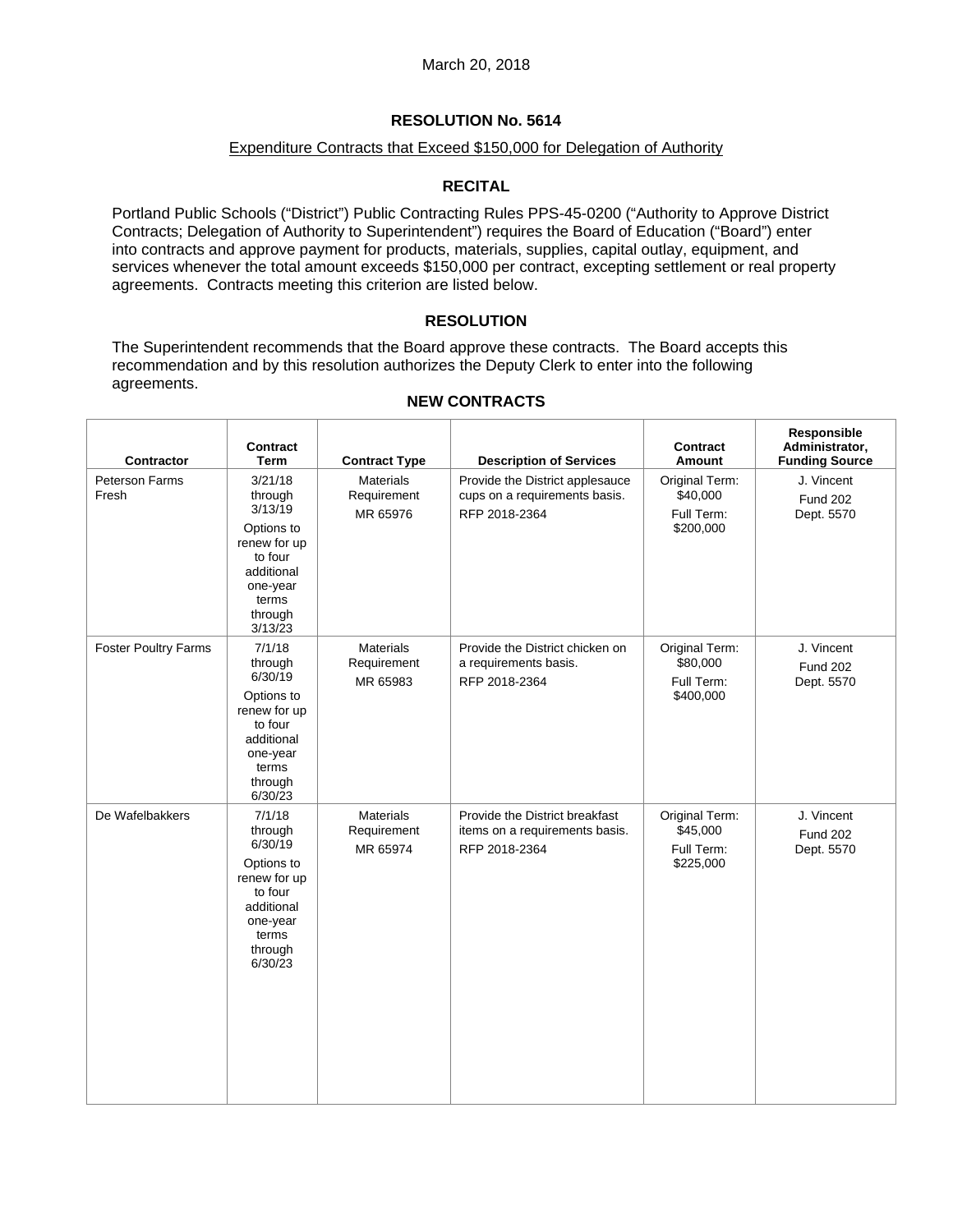## March 20, 2018

| Good Source<br>Solutions    | 7/1/18<br>through<br>6/30/19<br>Options to<br>renew for up<br>to four<br>additional<br>one-year<br>terms<br>through<br>6/30/23 | <b>Materials</b><br>Requirement<br>MR 65973 | Provide the District fully cooked<br>supper items on a requirements<br>basis.<br>RFP 2018-2364        | Original Term:<br>\$60,000<br>Full Term:<br>\$300,000 | J. Vincent<br><b>Fund 202</b><br>Dept. 5570                  |
|-----------------------------|--------------------------------------------------------------------------------------------------------------------------------|---------------------------------------------|-------------------------------------------------------------------------------------------------------|-------------------------------------------------------|--------------------------------------------------------------|
| JTM Provisions Co.,<br>Inc. | 7/1/18<br>through<br>6/30/19<br>Options to<br>renew for up<br>to four<br>additional<br>one-year<br>terms<br>through<br>6/30/23 | <b>Materials</b><br>Requirement<br>MR 65975 | Provide the District beef<br>products on a requirements<br>basis.<br>RFP 2018-2364                    | Original Term:<br>\$55,000<br>Full Term:<br>\$275,000 | J. Vincent<br><b>Fund 202</b><br>Dept. 5570                  |
| Day CPM                     | 3/21/18<br>through<br>12/31/18                                                                                                 | <b>Related Services</b><br>RS 66029         | <b>Water Quality PM/CM Services</b><br>for the water fixture<br>replacement project.<br>RFP 2017-2352 | \$648,531                                             | J. Vincent<br><b>Fund 455</b><br>Dept. 5511<br>Project DS008 |

# **NEW INTERGOVERNMENTAL AGREEMENTS ("IGAs")**

## No New IGAs

## **AMENDMENTS TO EXISTING CONTRACTS**

| Contractor                                      | Contract<br>Term              | <b>Contract Type</b>                             | <b>Description of Services</b>                                                                                                                         | Contract<br><b>Amount</b>                             | <b>Responsible</b><br>Administrator,<br><b>Funding Source</b> |
|-------------------------------------------------|-------------------------------|--------------------------------------------------|--------------------------------------------------------------------------------------------------------------------------------------------------------|-------------------------------------------------------|---------------------------------------------------------------|
| Office of the General<br><b>Counsel Network</b> | 3/21/18<br>through<br>6/30/18 | <b>Legal Services</b><br>LS 65544<br>Amendment 2 | Extending the end date of the<br>contract to allow for hiring<br>process for permanent General<br>Counsel.<br><b>Direct Negotiation</b><br>PPS-46-0525 | Amended Term:<br>\$85,000<br>Total Term:<br>\$183.250 | G. Guerrero<br><b>Fund 101</b><br>Dept. 5402                  |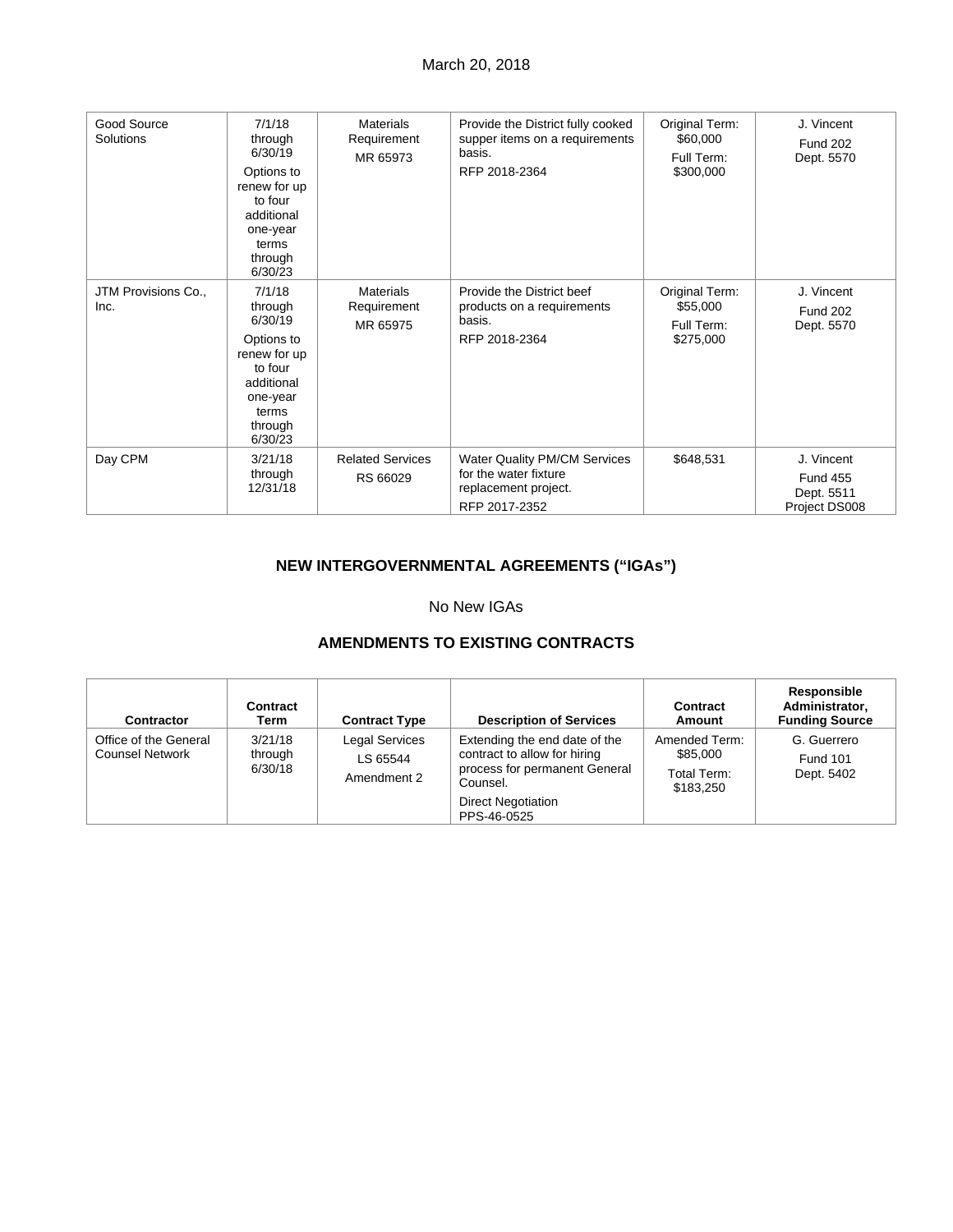## Other Matters Requiring Board Approval

The Interim Superintendent RECOMMENDED adoption of the following items:

#### Numbers 5615 through 5620

During the Committee of the Whole, Director Rosen moved and Director Anthony seconded the motion to adopt Resolution 5615. The motion was put to a voice vote and passed unanimously (6-yes, 0-no), with Director Bailey and Student Representative Tran absent.

During the Committee of the Whole, two amendments to Resolution 5615 were considered and would be voted on at the April 10, 2018 Board Meeting.

During the Committee of the Whole, Director Anthony moved and Director Rosen seconded the motion to adopt Resolution 5616. The motion was put to a voice vote and passed unanimously (6-yes, 0-no), with Director Bailey and Student Representative Tran absent.

During the Committee of the Whole, Director Anthony moved and Director Esparza Brown seconded the motion to adopt Resolution 5617. The motion was put to a voice vote and passed unanimously (6-yes, 0 no), with Director Bailey and Student Representative Tran absent.

During the Committee of the Whole, Director Anthony moved and Director Rosen seconded the motion to adopt Resolution 5618. The motion was put to a voice vote and passed unanimously (6-yes, 0-no), with Director Bailey and Student Representative Tran absent.

Director Esparza Brown moved and Director Rosen seconded the motion to adopt Resolutions 5619 and 5620. The motion was put to a voice vote and passed unanimously (6-yes, 0-no), with Director Bailey and Student Representative Tran absent.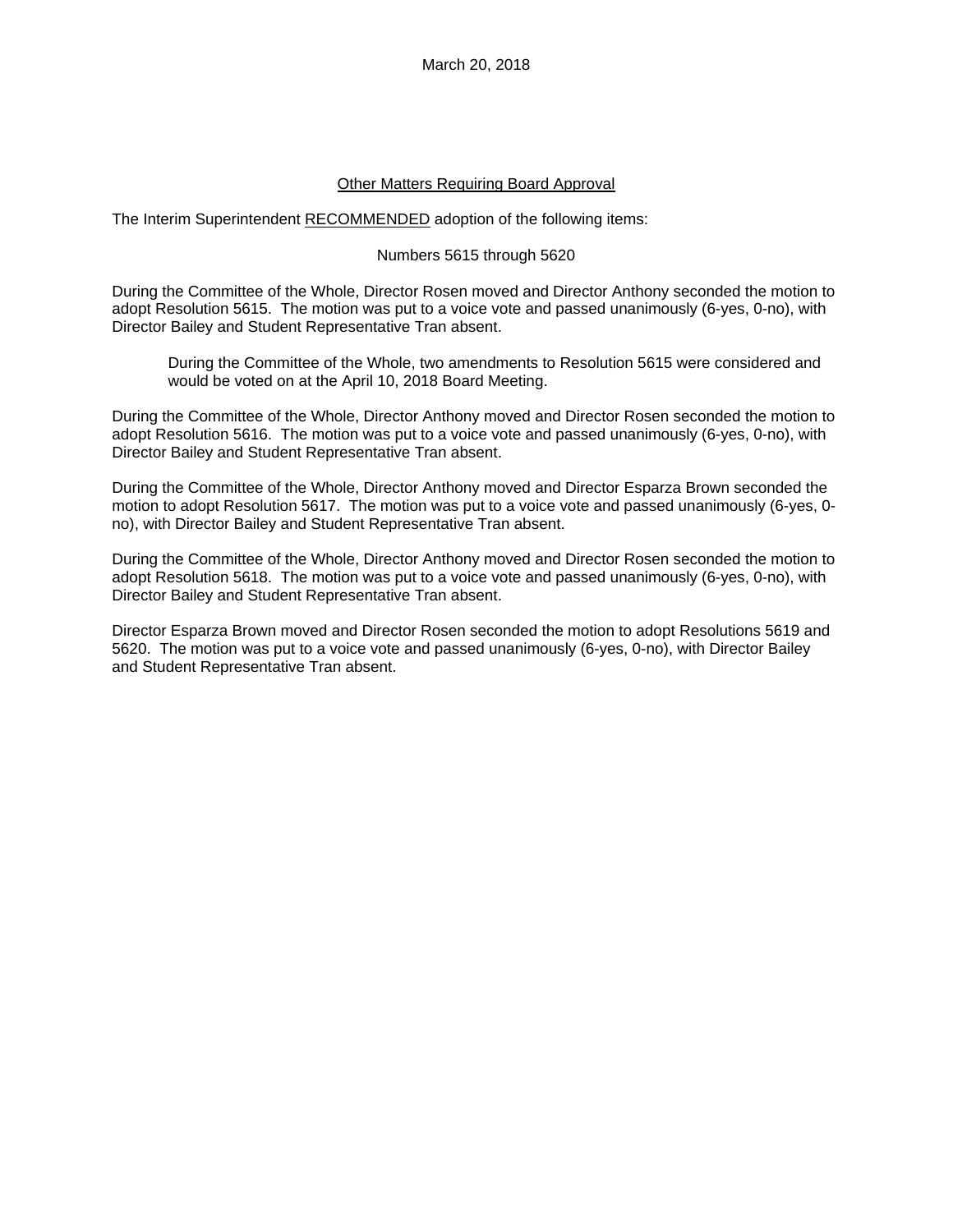## **RESOLUTION No. 5615**

## Resolution to Amend Board Policy 2.20.010-P Naming School District Property

#### **RECITALS**

- A. On December 19, 2017, the Superintendent referred a policy proposal to the Board of Education's Policy and Governance Special committee to review naming policies for District property.
- B. On January 5, 2018, the Policy and Governance Special Committee met to discuss the current policy on Naming School District Property and proposed changes that would provide clear guidance on naming of District property.
- C. On February 6, 2018, the Policy and Governance Special Committee met to review proposed revisions and recommended to move forward the proposed policy to the full Board for approval.
- D. On February 27, 2018, staff presented the first reading of Policy 2.20.010-P Naming School District Property.
- E. Per District policy, the public comment period was open for 21 days. Comments were shared with staff and with the Board of Education.

## **RESOLUTION**

The Board of Education hereby adopts Policy 2.20.010-P Naming School District Property as presented in the First Reading.

## **RESOLUTION No. 5616**

## Resolution to Adopt Cash Management Policy 8.20.010-P

## **RECITALS**

- A. Pursuant to O.R.S. 294.135 (1) (a), the Board of Education is required to annually adopt policies for Cash (Investment) management whether or not there are any changes to the Policy.
- B. On February 27, 2018, staff presented the first reading to the Board of Policy 8-20-010-P, Cash Management Policy.
- C. Per District policy, the public comment period was open for 21 days. Comments were shared with staff and with the Board of Education.

## **RESOLUTION**

The Board of Education hereby adopts the Cash Management Policy, Policy 8-20-010-P.

*J. Scherzinger*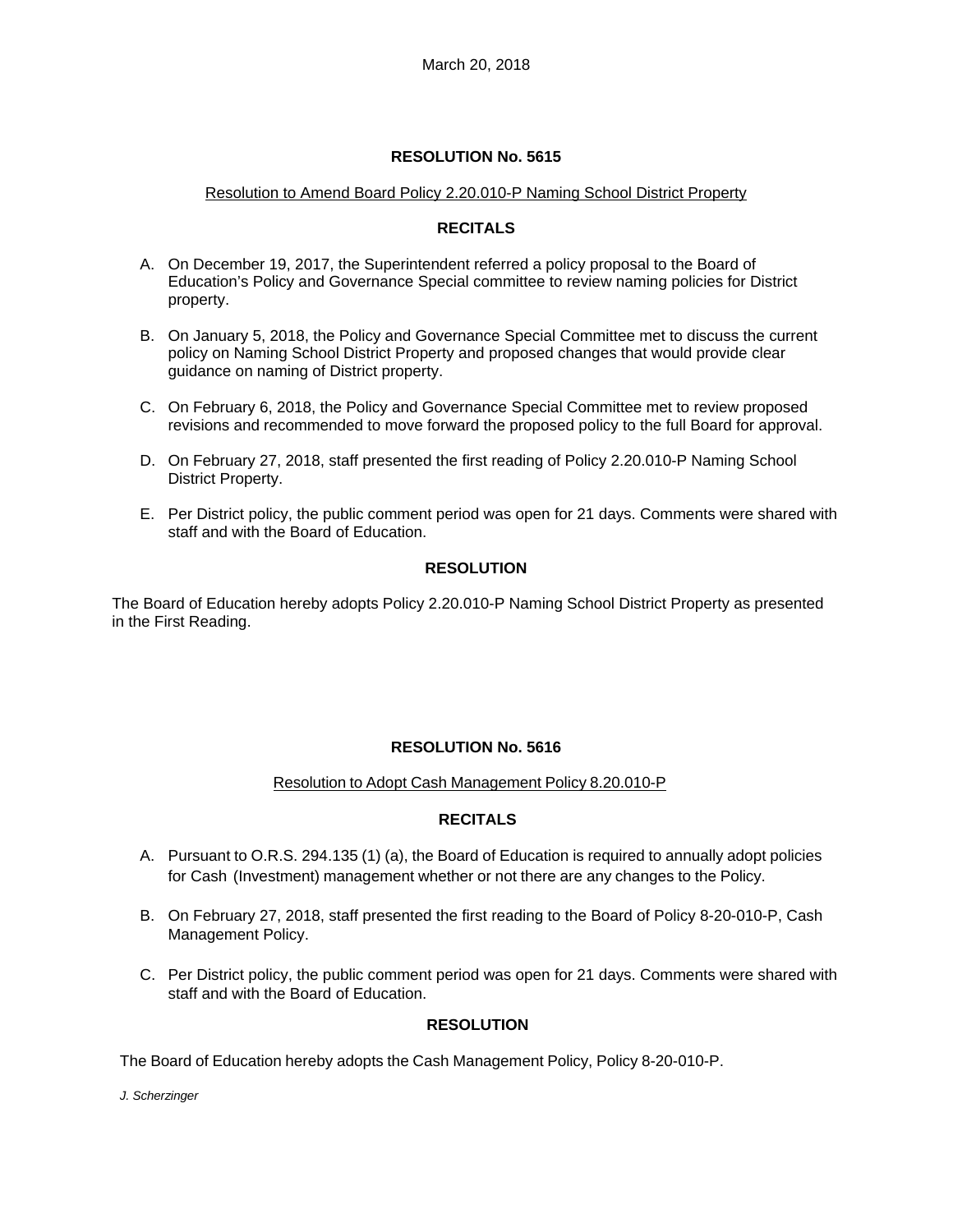## **RESOLUTION No. 5617**

#### Resolution to Amend Board Policy 4.20.042-P Diploma Requirements

## **RECITALS**

- A. The 2017 House Bill (HB) 2220 was passed which created new provisions and amends Oregon Revised Statues (ORS) ORS 332.114 and Removes certain requirements veterans must meet prior to receiving a high school diploma.
- B. Prior to January 1, 2018, ORS 332.114 direct, Oregon school districts issue high school diplomas to veterans who meet the following qualifications:
	- (a) the person attended a high school prior to service in the Armed Forces,
	- (b) the individual did not graduate high school due to service in the Armed Forces,
	- (c) the individual was discharged or released under honorable conditions,
	- (d) the individual served in the Armed Forces during specified wars or conflicts, and
	- (e) the individual has received a General Educational Development (GED) certificate, postsecondary degree, or minimum score on Armed Services Vocational Aptitude Battery (ASVAB).
- C. Effective January 1, 2018 school districts are to issue high school diplomas to veterans by removing requirement that veterans did not graduate from high school due to service in the Armed Forces, and the requirement that veterans must have received General Educational Development (GED) certificate, post-secondary degree or minimum score on Armed Services Vocational Aptitude Battery (ASVAB).
- D. In addition, the language of Policy 4.20.042-P, Diploma Requirements was updated to reflect current diploma requirements.
- E. On February 27, 2018, staff presented the first reading to the Board of Education Policy 4.20.042- P, Diploma Requirements.
- F. Per District policy, the public comment period was open for 21 days. Comments were shared with staff and with the Board of Education.

## **RESOLUTION**

The Board of Education hereby adopts Policy 4.20.042-P, Diploma Requirements.

*Y. Curtis*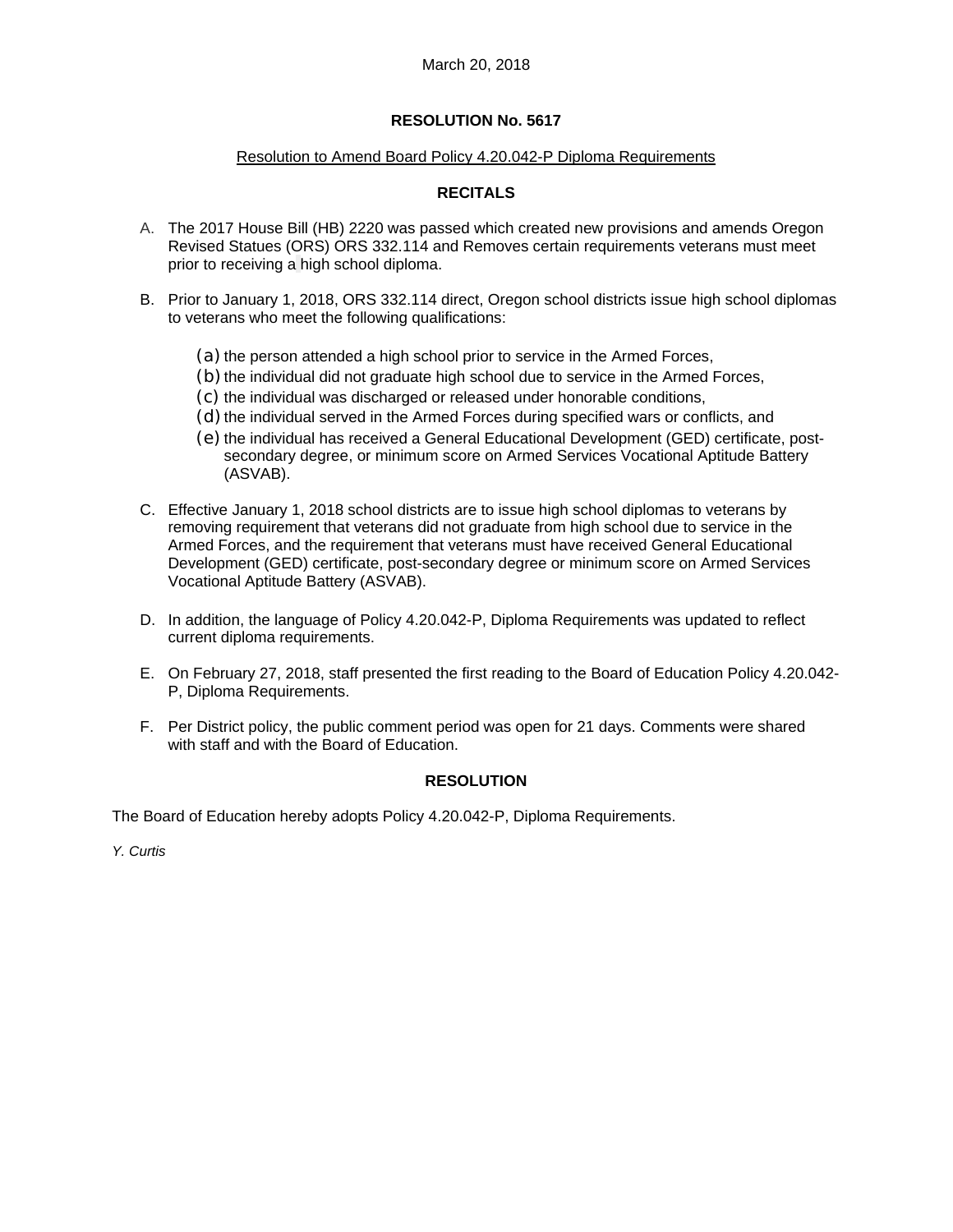#### March 20, 2018

#### **RESOLUTION No. 5618**

#### Resolution Approving Renewal of the Charter Agreement with Le Monde French Immersion Public Charter School

## **RECITALS**

- A. On January 27, 2012, Portland School District 1J ("District") entered into a three-year initial contract with Le Monde French Immersion Public Charter School ("Le Monde") for the operation of a K-8 charter school.
- B. On April 20, 2015, after a process in accordance with ORS 338.065, the District entered into a renewal contract with Le Monde for a second three-year term. The term of that contract expires June 30, 2018.
- C. The process and criteria for considering the renewal of a charter are described in ORS 338.065. The criteria include a requirement that the first renewal of a charter must be for the same term as the initial charter, and all future renewals must be for a term of no less than five and no more than 10 years. Le Monde French Immersion Charter School will be entering its second renewal period and has requested a five-year renewal term.
- D. Le Monde delivered its request for renewal of its charter agreement consistent with ORS 338.065.
- E. The District Charter School Program Director reviewed Le Monde's renewal request in good faith using criteria consistent with ORS 338.065(6), which require an evaluation of whether the public charter school is:
	- a. in compliance with ORS Chapter 338 and all other applicable state and federal laws;
	- b. in compliance with the charter of the public charter school;
	- c. meeting or working toward meeting the student performance goals and agreements specified in the charter or in any other written agreements between the District and Le Monde;
	- d. fiscally stable and has used the sound financial management system described in the proposal and incorporated into the written charter; and
	- e. in compliance with any other renewal criteria specified in the charter.
- F. On February 12, 2018, the Board Charter Schools Committee held a public hearing to hear Le Monde's charter renewal request. A video recording and a copy of the hearing minutes and materials are on file at the District Board office.
- G. On February 21, 2018, after reviewing the information presented by Le Monde in support of its renewal request, including information from the public hearing and the staff report, Superintendent Guerrero recommended that the District renew the charter agreement with Le Monde. A copy of Superintendent Guerrero's recommendation is on file at the District Board office.

## **RESOLUTIONS**

- 1. The Board of Education for Portland Public Schools has determined that Le Monde's request to renew its charter meets the criteria of ORS Chapter 338.
- 2. The Board of Education for Portland Public Schools directs staff to negotiate a five-year charter agreement between the District and Le Monde that is consistent with ORS Chapter 338 and with District policies, is in a form approved by the District's General Counsel, and that includes the following provisions:
	- a. The contract with Le Monde shall be for a maximum enrollment of 450 students in grades K-8. Le Monde will continue to receive pass-through State School Funds at the statutory minimum of 80% of the per-student rate for students in grades K-8, in accordance with ORS 338.
	- b. Le Monde will provide evidence satisfactory to the District that:
		- i. Sources of donations and grants are reasonably assured, and that there is a plan in place for supplementing funds received from the State School Fund (SSF) as necessary;